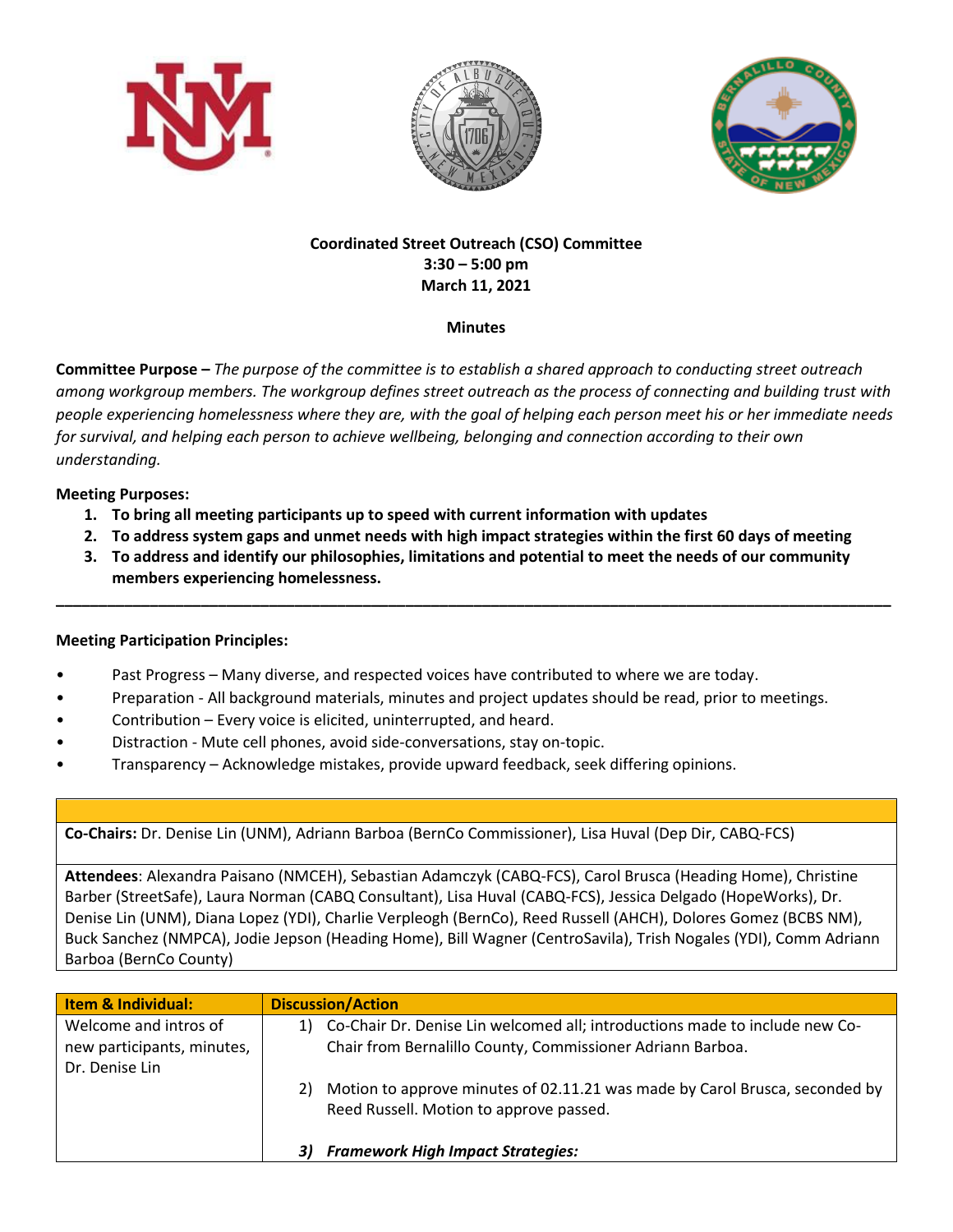| Framework High Impact  | a.) Lisa Huval shared screen with current, revised version of the Street Outreach       |
|------------------------|-----------------------------------------------------------------------------------------|
| Strategies, Lisa Huval | Coordinator Job Description. This is the collective, shared vision of what this         |
|                        | person will do. Committee reviewed and discussed. Comm Barboa asked if this             |
|                        | person will be responsive to others beyond the organizational employer. Added           |
|                        | into the Job Description that this person would coordinate and report back to           |
|                        | CSO Committee and other relevant stakeholders. Job would start July 1, 2021;            |
|                        | there is money in City budget to pay for this via contract with service provider.       |
|                        | Lisa Huval said this job/contract would be under the amount procurement rules           |
|                        | require for an RFP; still considering how to procure this collaborative position.       |
|                        | Buck Sanchez shared that in Federal system there is a RFI process where                 |
|                        | interested vendors submit ideas; Lisa Huval confirmed this is a local option too.       |
|                        |                                                                                         |
|                        | b.)Street Outreach Agreement Updates: Laura Norman reported that 2 signed               |
|                        | Coordinated Street Outreach Agreements have been returned.                              |
|                        |                                                                                         |
|                        | c.)Establish a model of coordination to increase street outreach to people in           |
|                        | need of support outside of the standard hours of operation for most outreach            |
|                        | providers: Lisa Shared screen. Last meeting the discussion included Pelatia             |
|                        | Trujillo offering to write a draft tool for surveying persons who are homeless, to      |
|                        | gather their input on needs after hours/weekends. Lisa Huval has not yet                |
|                        | followed up with her. Comm Barboa said that in previous meetings of CSO she             |
|                        | heard that prior service provider attempts at after hours outreach services have        |
|                        | not been helpful. Perhaps this issue was raised more by police officers? Maybe a        |
|                        | survey of provider clients who are without homes could be done more                     |
|                        | informally? Carol Brusca shared that the clients she assists are acute and have         |
|                        | high level of needs, therefore are checked on outside of typical business hours         |
|                        | already. Christine Barber added that it is important to define what the needs are       |
|                        | afterhours, whether it is police wanting to know where to take someone in need          |
|                        | of immediate assistance, or whether it is someone in need of supplies, etc. Lisa        |
|                        | Huval concurred, saying the need is what we don't specifically know. In related         |
|                        | update, the Social Dispatch model is still alive, with AFR now taking the lead;         |
|                        | Reed Russell shared that there is a meeting on this topic next week, so he will         |
|                        | report back at next meeting. Service providers agreed to informally survey              |
|                        | clients over the next month about their after hours/weekends needs. Bring that          |
|                        | information back to this committee at next meeting.                                     |
|                        |                                                                                         |
|                        | 4.) The additional high-impact strategy this committee wanted to add to the HCC         |
|                        | Framework document was this: Educate community groups and organizations about           |
|                        | people experiencing homelessness in an effort to decriminalize homelessness. Discussion |
|                        | followed as to whether this was within scope of this committee. Consensus was that it   |
|                        | was appropriate and important, complementary to other high impact strategies. Lisa      |
|                        | Huval will clarify how to add to next draft of HCC Framework document and how that      |
|                        | information will flow. Lisa Huval encouraged committee members to sign Coordinated      |
|                        | Street Outreach Agreements and return; also encouraged all service providers with       |
|                        | interest in and thoughts about the Coordinator position to call her to discuss. Diana   |
|                        | Lopez extended special recognition to new co-chair, Comm Adriann Barboa, who has        |
|                        | experience in the issues addressed by CSO and was formerly employed at YDI.             |
|                        |                                                                                         |
|                        | Next Meeting: Thursday, April 8, 2021                                                   |
|                        |                                                                                         |

## **Core Documents:**